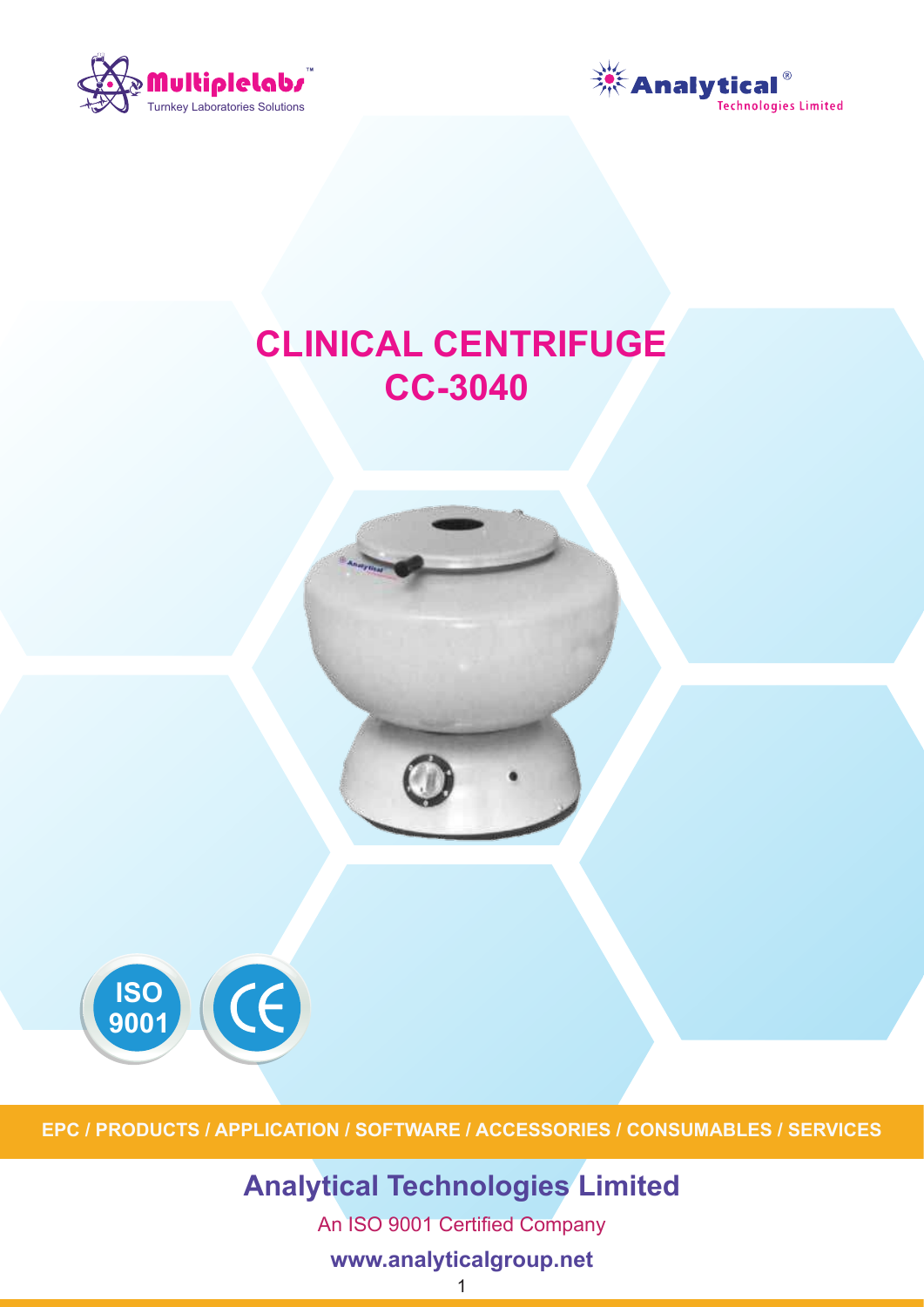

# **PRODUCT DETAILS :**

A range of centrifuges for general purpose use in Pathology Labs, Small Hospitals, Schools and Colleges. The centrifuge with 5 step speed regulator is provided with Horizontal (Swing Out) Rotor Head.

## **SPECIFICATIONS:**

| <b>Model</b>          | <b>CC-3040</b>  |
|-----------------------|-----------------|
| Max. Speed            | <b>3500 RPM</b> |
| Max. RCF              | 1900 xg         |
| Max. Tube Size        | 15 <sub>m</sub> |
| Max. Cap.             | 120 ml          |
| <b>Width</b>          | 310 mm          |
| <b>Depth</b>          | 310 mm          |
| <b>Height</b>         | 290 mm          |
| Weight                | 6.50 kg         |
| <b>Connected Load</b> | 0.13 kVA        |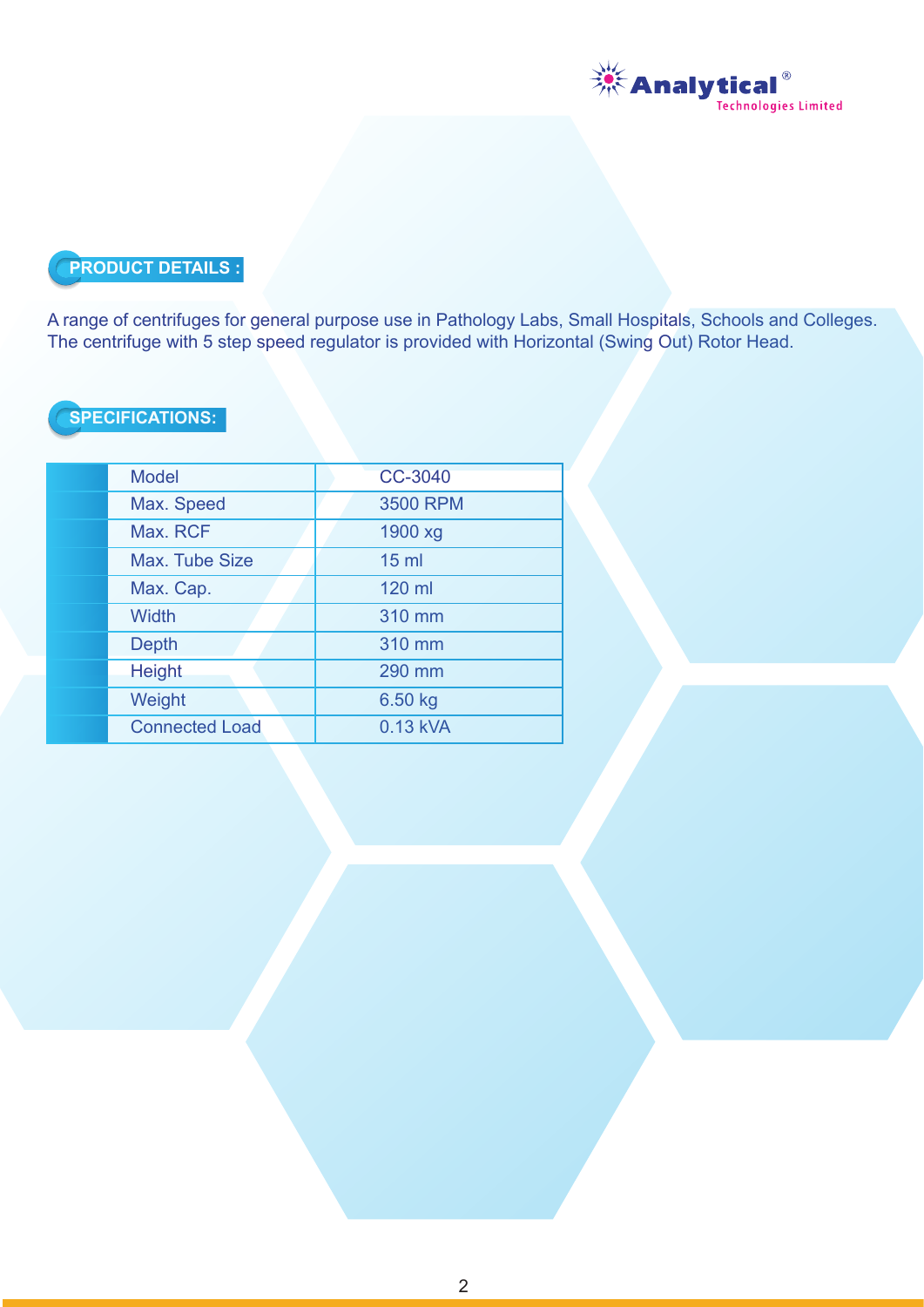

#### **HPLC SERVICING, VALIDATION, TRAININGS AND PREVENTIVE MAINTENANCE:**

:HPLC Servicing : We have team of service engineers who can attend to any make of HPLC promptly @the most affordable cost. HPLC Servicing

- :We also take up preventive Maintenace to reduce downtime of HPLC's Trainings. **Trainings**
- :AMC's/CMC :We offer user training both in-House and at customer sites on PLC principles, operations, troubleshooting. AMC's/CMC
- :Validations :We have protocols for carrying out periodic Validations as per GLP/ GMP/U SFDA norms. **Validations**
- :Instruments :We offer instruments / Renting Services Modules like pumps, detector etc. on Rent. **Instruments**



#### **ABOUT ANALYTICAL TECHNOLOGIES:**

Analytical Technologies is synonymous for offering technologies for doing analysis and is the Fastest Growing Global Brand having presence in at least 96 countries across the globe. Analytical Technologies Limited is an ISO :9001 Certified Company engaged in Designing, Manufaturing, Marketing & providing Services for the Analytical, Chromatography, Spectroscopy, Bio Technology, Bio Medical, Clinical Diagnostics, Material Science & General Laboratory Instrumentation. Analytical Technologies, India has across the Country operations with at least 4 Regional Offices, 6 Branch Offices & Service Centers. Distributors & Channel partners worldwide.

#### **OUR PRODUCTS & TECHNOLOGIES:**



3